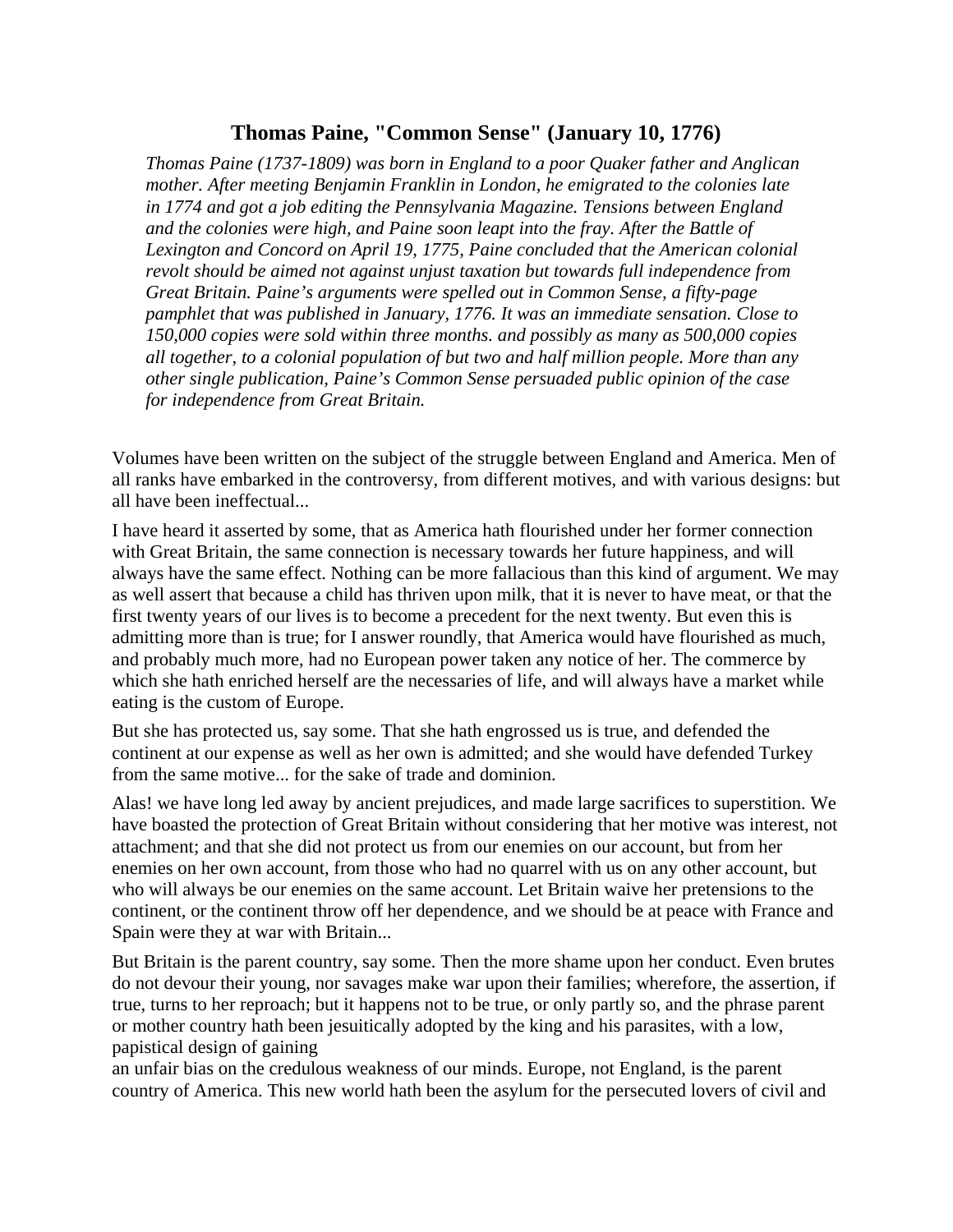religious liberty from every part of Europe. Hither have they fled, not from the tender embraces of a mother, but from the cruelty of a monster; and it is so far true of England, that the same tyranny which drove the first

emigrants from home, pursues their descendants still...

I challenge the warmest advocate for reconciliation to show a single advantage that this continent can reap, by being connected to Great Britain... Our corn will fetch its price in any market in Europe, and our imported goods must be paid for, buy them where we will.

But the injuries and disadvantages we sustain by that connection are without number; and our duty to mankind at large, as well as to ourselves, instructs us to renounce the alliance: because any submission to, or dependence on, Great Britain tends directly to involve this continent in European wars and quarrels, and sets us at variance with nations who would otherwise seek our friendship, and against whom we have neither anger nor complaint. As Europe is our market for trade, we ought to form no partial connection with any part of it. It is the true interest of America to steer clear of European contentions, which she never can do while by her dependence on Britain she is made the makeweight in the scale of British politics.

Europe is too thickly planted with kingdoms to be long at peace, and whenever a war breaks out between England and a foreign power, the trade of America goes to ruin, because of her connection with Britain. The next war may not turn out like the last, and should it not, the advocates for reconciliation now will be wishing for separation then, because neutrality in that case would be a safer convoy than a

man of war. Everything that is right or natural pleads for separation. The blood of the slain, the weeping voice of nature cries, ÎTIS TIME TO PART. Even the distance at which the Almighty hath placed England and America is a strong and natural proof that the authority of one over the other was never the design of heaven...

It is the good fortune of many to live distant from the scene of present sorrows the evil is not sufficiently brought to their doors to make them feel the precariousness with which all American property is possessed. But let our imaginations transport us for a few moments to Boston; that seat of wretchedness will teach us wisdom, and instruct us to forever renounce a power in whom we can have no trust. The

inhabitants of that unfortunate city, who but a few months ago were in ease and affluence, have now no other alternative than to stay and starve, or turn out to beg. Endangered by the fire of their friends if they continue within the city, and plundered by the soldiery if they leave it, in their present situation they are prisoners without the hope of redemption...

But if you say, you can still pass the violations over, then I ask, Hath your house been burnt? Hath your property been destroyed before your face? Are your wife and children destitute of a bed to lie on, or bread to live on? Hath you lost a parent or child by their hands, and yourself the ruined and wretched survivor? If you have not, then you are not a judge of those who have. But if you have, and can still

shake hands with the murderers, then you are unworthy of then name of husband, father, friend, or lover; and whatever might be your rank or title in life, you have the heart of a coward, and the spirit of a sycophant...

Every quiet method for peace hath been ineffectual. Our prayers have been rejected with disdain; and have tended to convince us that nothing flatters vanity or confirms obstinacy in kings more than repeated petitioning - and nothing hath contributed more than that very measure to make the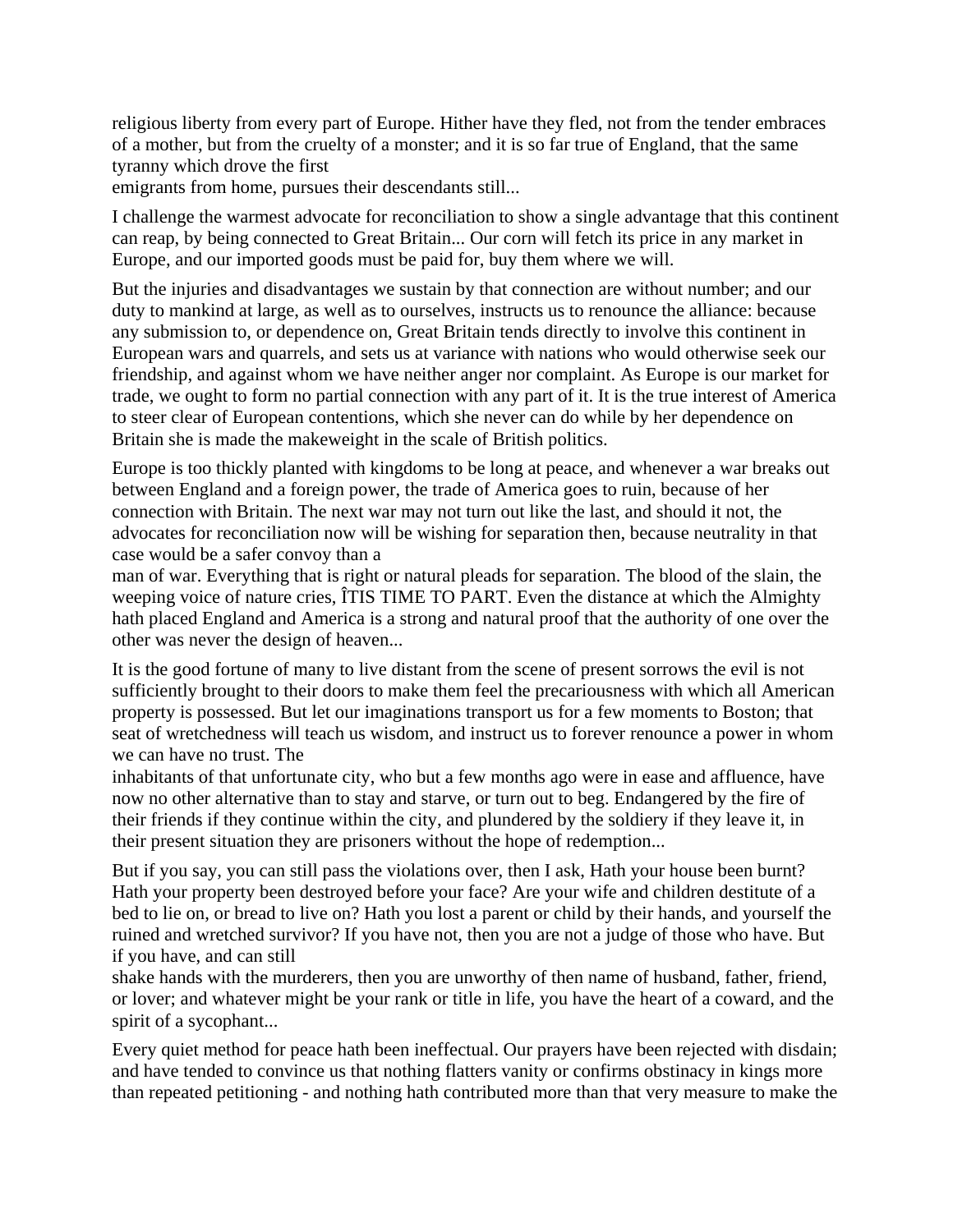kings of Europe absolute... Wherefore, since nothing but blows will do, for God's sake let us come to a final

separation, and to leave the next generation to be cutting throats under the violated unmeaning names of parent and child...

As to government matters, it is not in the power of Britain to do this continent justice... for if they cannot conquer us, they cannot govern us. To be always running three or four thousand miles with a tale or petition, waiting four or five months for an answer, which, which, when obtained, requires five or six more to explain it in, will in a few years be looked upon as folly and childishness. There was a time

when it was proper, and there is a proper time for it to cease.

Small islands not capable of protecting themselves are the proper objects for kingdoms to take under their care; but there is something very absurd in supposing a continent to be perpetually governed by an island. In no instance hath nature made the satellite larger than its primary planet; and as England and America, with respect to each other, reverse the common order of nature, it is evident that they

belong to different systems. England to Europe: America to itself...

[The king] hath shown himself to be an inveterate enemy to liberty, and discovered such a thirst for arbitrary power, is he, or is he not, a proper person to say to these colonies, You shall make no laws but what I please! And is there any inhabitant in America so ignorant as not to know, that according to what is called the present constitution, this continent can make no laws but what the King gives leave

to; and there is any man so unwise as not to see, that (considering what has happened) he will suffer no law to be made but such as suits his purpose?... [C]an there be any doubt but the whole power of the Crown will be exerted to keep this continent as low and as humble as possible? Instead of going forward we will go backward... We are already greater than the King wishes us to be, and will he not hereafter

endeavor to make us less? To bring the matter to one point, is the power jealous of our prosperity, a proper power to govern us? Whosoever says No to this question is an independent, for independency means no more than this, whether we shall make our own laws, or whether the king, the greatest enemy which this continent hath, or can have, shall tell us, There shall be no laws but such as I like.

But where, say some, is the king of America? I'll tell you, friend, he reigns above, and doth not make havoc of mankind like the Royal Brute of Great Britain... [L]et it be brought forth placed on the divine law, the Word of God; let a crown be placed thereon, by which the world may know, that so far as we approve of monarchy, that in America THE LAW IS KING. For in absolute governments the king is law, so in free countries the law ought to BE king, and there ought to be no other. But lest any ill use should afterwards arise, let the crown at the conclusion of the ceremony be demolished...

A government of our own is our natural right; and when a man seriously reflects on the precariousness of human affairs, he will become convinced, that it is infinitely wiser and safer to form a constitution of our own in a cool deliberate manner, while we have it in our power, than to trust such an interesting even to time and chance...

Ye that tell us of harmony and reconciliation, can ye restore to us the time that is passed? Can ye give to prostitution its former innocence? Neither can ye reconcile Britain and America. The last